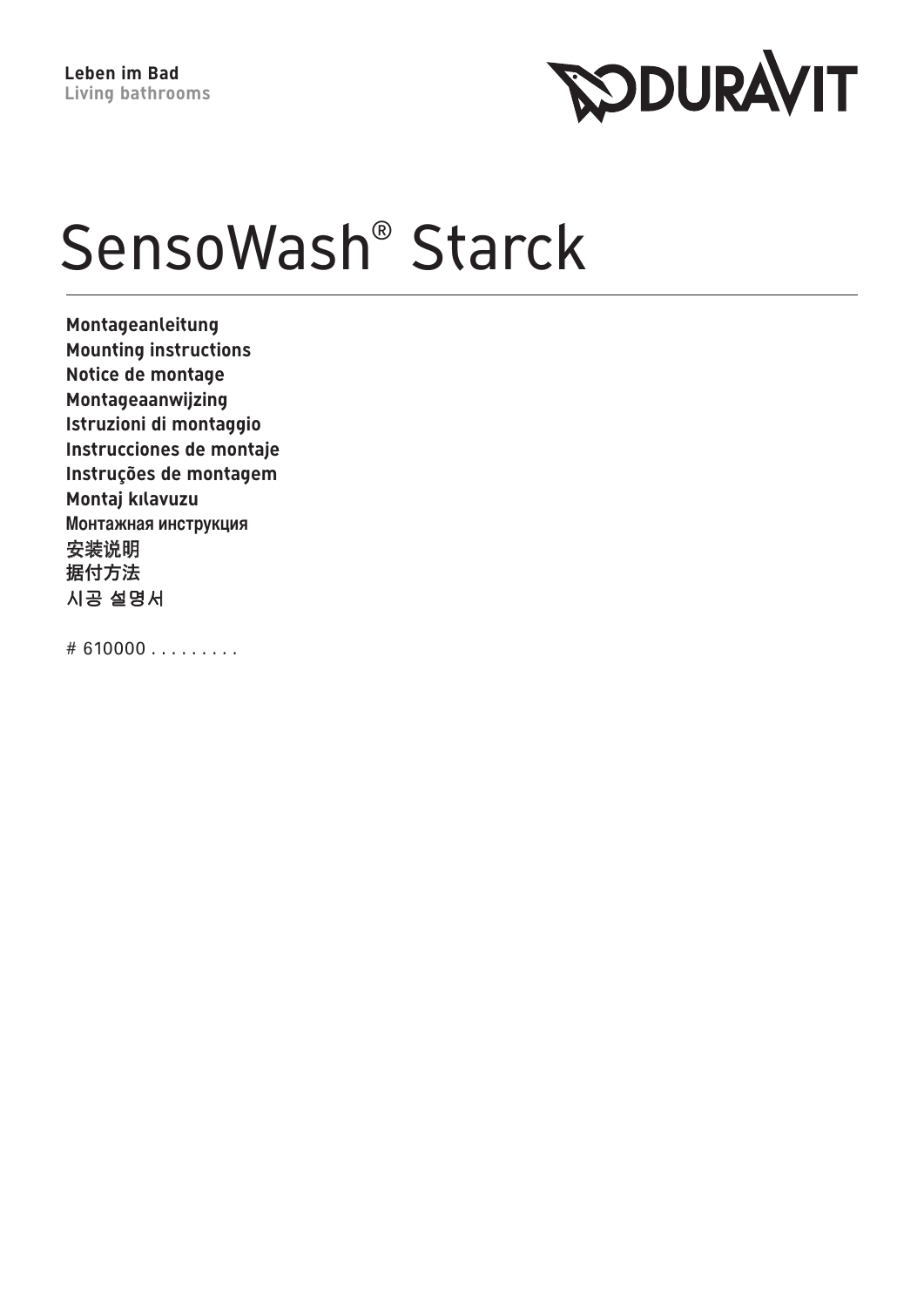#### **SODURAVIT**

Lage Elektroanschluss / Wasser $anschl$ 

Position of electrical supply / water supply

Emplacement des raccordement d'électrique / raccordement d'eau

 $117/8$ 

 $117/8$ 

# 2120010001 | # 2125010000

Posición de conexión a la corriente / puntos de alimentación de agua

Positie van de elektrische aanslui-

Posizione raccordo elettrici / raccordo

ting / wateraansluiting

idraulico

| Posição das alimentação a corrente<br>eléctrica / pontos de água | 供申<br>供水          |
|------------------------------------------------------------------|-------------------|
| Elektrik bağlantısı<br>Su bağlantı noktaları                     | 電源<br>給水供給位置      |
| расположение подключения к<br>электричеству / к водопроводу      | 전력공급장치<br>주수구의 위치 |

117/8"

#2226090000



Technische Verbesserungen und optische Veränderungen an den abgebildeten Produkten behalten wir uns vor.

We reserve the right to make technical improvements and enhance the appearance of the products shown.

117/

 $117/8$ 

Nous nous réservons le droit d'apporter des améliorations techniques et de modifier l'apparence visuelle des produits présentés. Technische verbeteringen en optische wijzigingen ten opzichte van de afgebeelde producten voorbehouden.

Con riserva di apportare modifiche tecniche.

Nos reservamos el derecho de realizar modificaciones técnicas y de aspecto de los productos representados.

Reservamo-nos o direito de efectuar melhorias técnicas e alterações visuais que beneficiem os produtos apresentados.

Belirtilen ürünlerinde teknik iyileştirme ve görsel değişiklik yapma haklarımız saklıdır.

Мы оставляем за собой технические улучшения и оптические изменения в отображонных изделиях.

由于技术改进,我们保留改变产品规格说明的权利。

弊社は改良により製品の仕様・外観を変更する権利を有しております。

당사의 사정에 따라 제품의 외관이나 제품에 적용된 기술이 개선될 수 있습니다.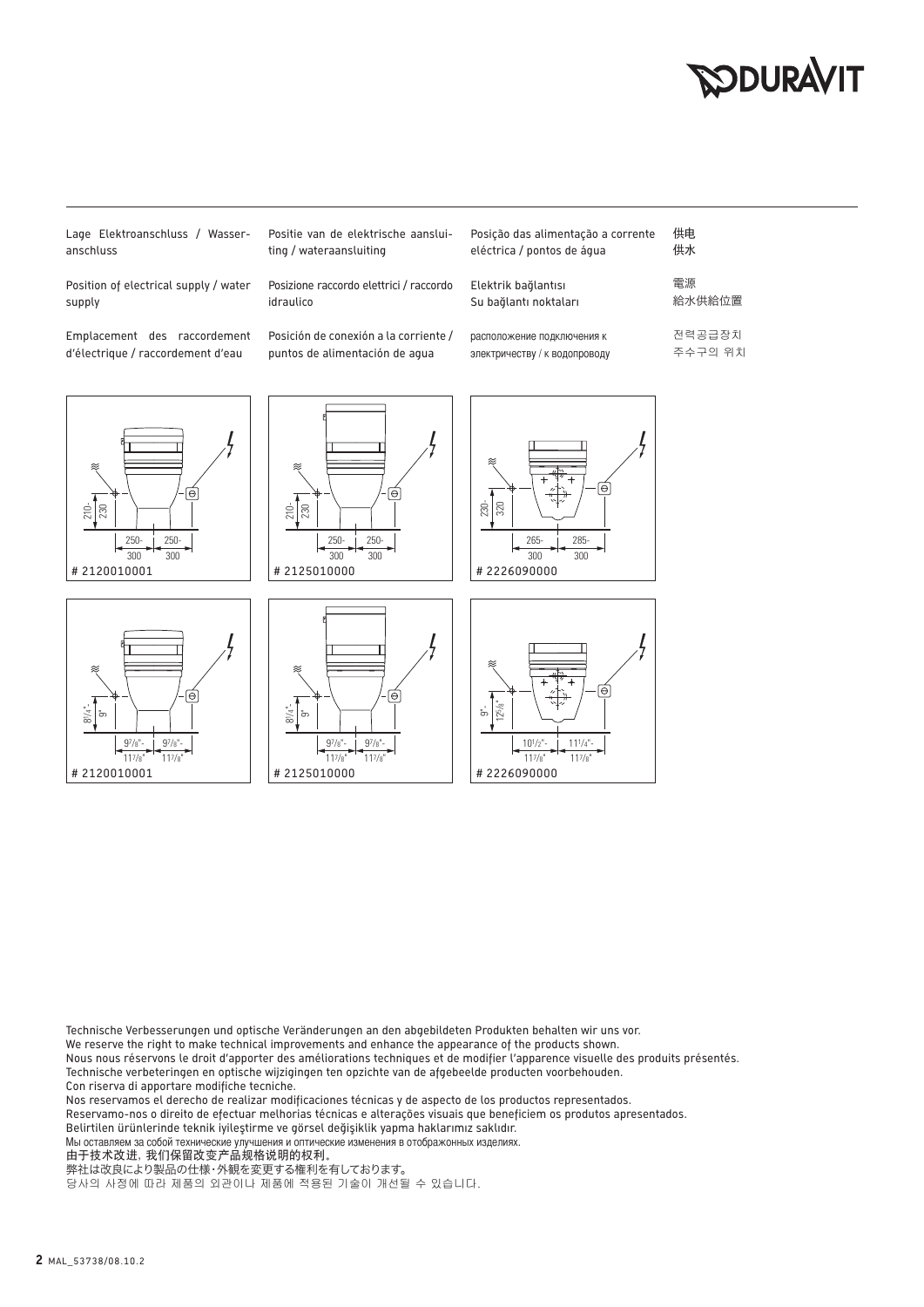### **PODURAVIT**

# ITWE

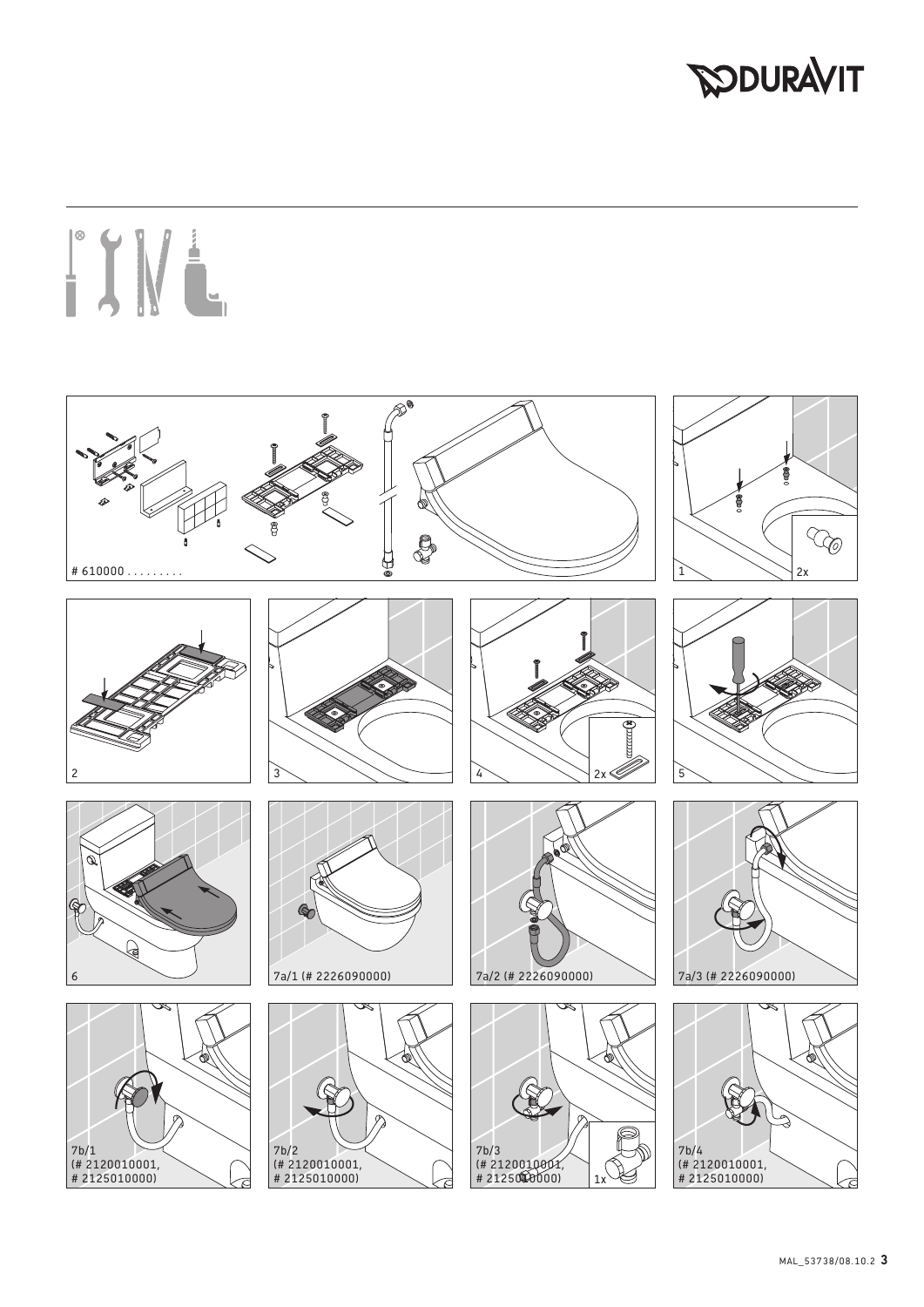## **DOURAVIT**

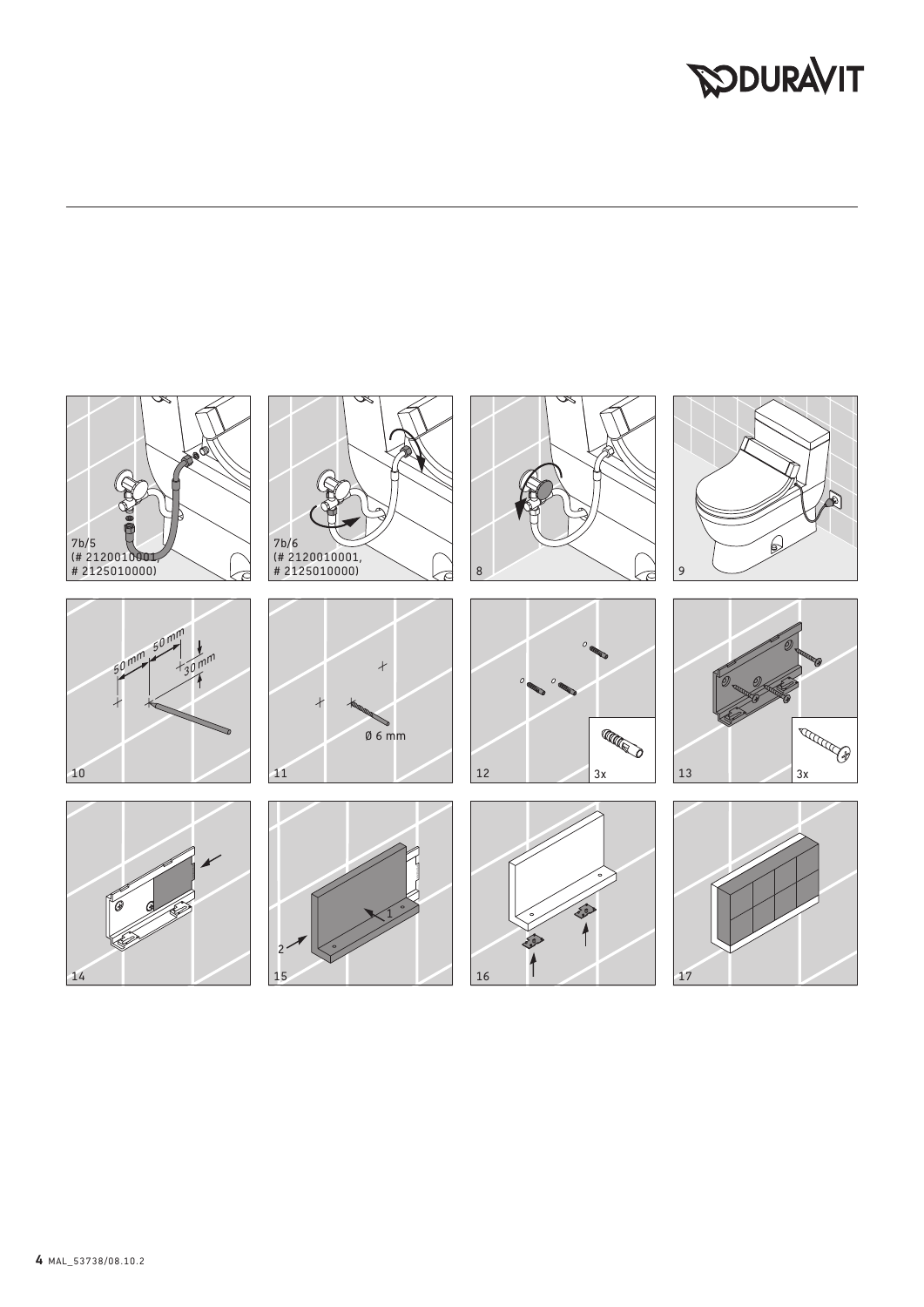### **SODURAVIT**



- Diebstahlschutz für halböffentliche und öffentliche Bereiche.
- Theft prevention for semi public and public areas.

Dispositif antivol pour espaces parapublics et publics.

Diefstalbeveiliging voor openbare en semi-openbare ruimtes.

Dispositivo antifurto per i settori pubblico e semipubblico.

Protección antirobo para el sector público y semipúblico.

Sistema anti-roubo para áreas públicas.

Genel kullanım alanlarında ve yarı genel kullanıma açık alanlarda, hırsızlığa karşı korumalıdır.

Защита от грабежа для полуобщественных и общественных помещений.

半公共或公共場所的防盜

公共及び半公共区域での盗犯防止

공공장소에서의 도난 방지